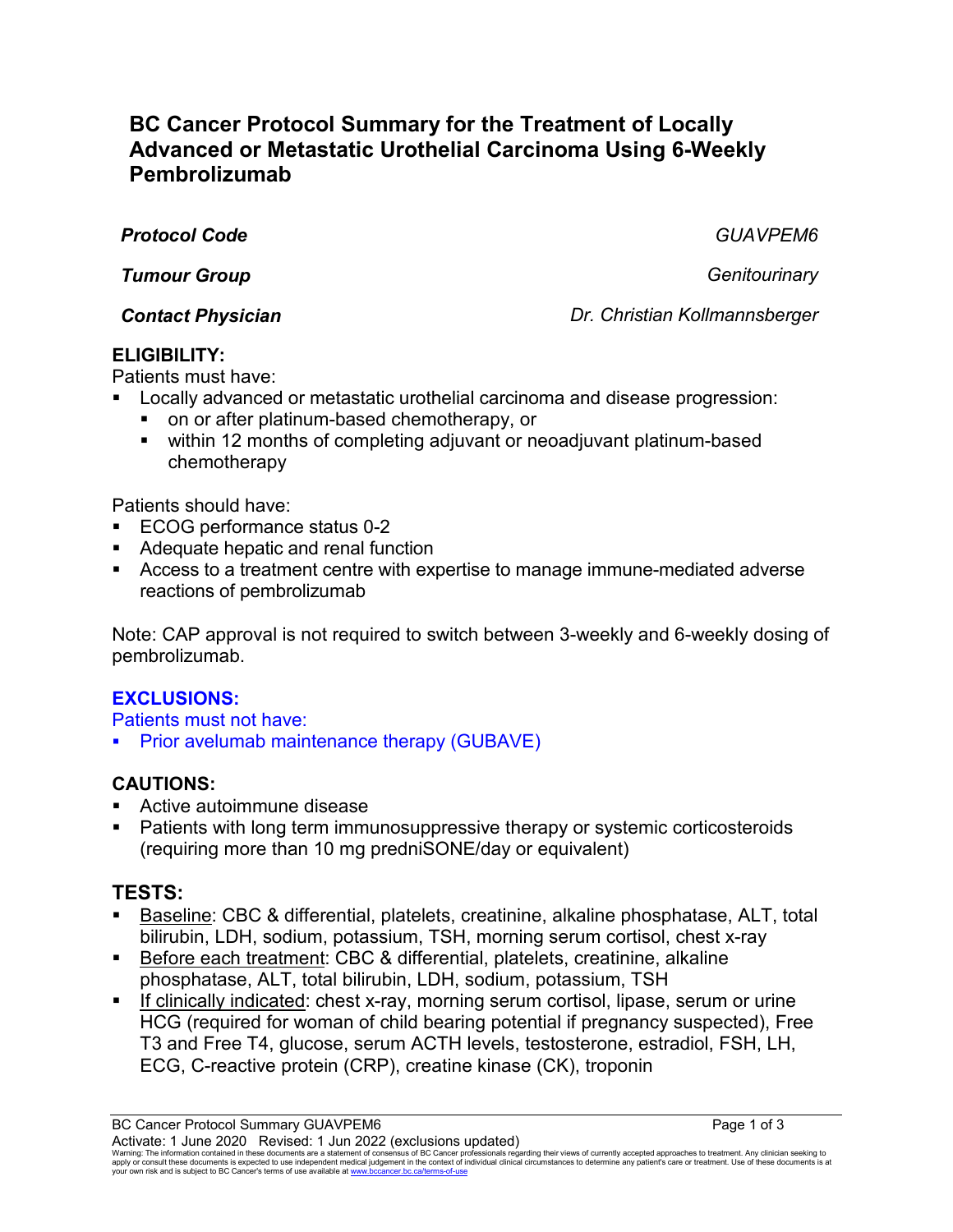Weekly telephone nursing assessment for signs and symptoms of side effects while on treatment (Optional).

#### **PREMEDICATIONS:**

- Antiemetics are not usually required.
- Antiemetic protocol for low emetogenicity (see SCNAUSEA).
- If prior infusion reactions to pembrolizumab: diphenhydrAMINE 50 mg PO, acetaminophen 325 to 975 mg PO, and hydrocortisone 25 mg IV 30 minutes prior to treatment

## **TREATMENT:**

| Drug          | Dose             | <b>BC Cancer Administration Guideline</b> |
|---------------|------------------|-------------------------------------------|
| pembrolizumab | 4 mg/kg          | IV in 50 mL NS over 30 minutes            |
|               | (maximum 400 mg) | using a 0.2 micron in-line filter         |

 Repeat **every 6 weeks** until disease progression, unacceptable toxicity, or a maximum of 2 years of treatment (including doses given as GUAVPEM)

#### **DOSE MODIFICATIONS:**

No specific dose modifications. Toxicity managed by treatment delay and other measures (see [SCIMMUNE](http://www.bccancer.bc.ca/chemotherapy-protocols-site/Documents/Supportive%20Care/SCIMMUNE_Protocol.pdf) protocol for management of immune-mediated adverse reactions to checkpoint inhibitors immunotherapy,

[http://www.bccancer.bc.ca/chemotherapy-protocols](http://www.bccancer.bc.ca/chemotherapy-protocols-site/Documents/Supportive%20Care/SCIMMUNE_Protocol.pdf)[site/Documents/Supportive%20Care/SCIMMUNE\\_Protocol.pdf\)](http://www.bccancer.bc.ca/chemotherapy-protocols-site/Documents/Supportive%20Care/SCIMMUNE_Protocol.pdf).

## **PRECAUTIONS:**

- **1. Serious immune-mediated reactions**: can be severe to fatal and usually occur during the treatment course, but may develop months after discontinuation of therapy. They may include enterocolitis, intestinal perforation or hemorrhage, hepatitis, dermatitis, neuropathy, endocrinopathy, pneumonitis, as well as toxicities in other organ systems. Early diagnosis and appropriate management are essential to minimize life-threatening complications (**see [SCIMMUNE](http://www.bccancer.bc.ca/chemotherapy-protocols-site/Documents/Supportive%20Care/SCIMMUNE_Protocol.pdf) protocol for management of immune-mediated adverse reactions to checkpoint inhibitors immunotherapy,** http://www.bccancer.bc.ca/chemotherapy-protocolssite/Documents/Supportive%20Care/SCIMMUNE\_Protocol.pdf).
- **Infusion-related reactions:** Isolated cases of severe reaction have been reported. In case of a severe reaction, pembrolizumab infusion should be discontinued and appropriate medical therapy administered. Patients with mild or moderate infusion reaction may receive pembrolizumab with close monitoring. Premedications with acetaminophen and anti-histamine may be considered if there is a history of reaction.

BC Cancer Protocol Summary GUAVPEM6 **Page 2 of 3** Page 2 of 3 Activate: 1 June 2020 Revised: 1 Jun 2022 (exclusions updated)

Warning: The information contained in these documents are a statement of consensus of BC Cancer professionals regarding their views of currently accepted approaches to treatment. Any clinician seeking to<br>apply or consult t